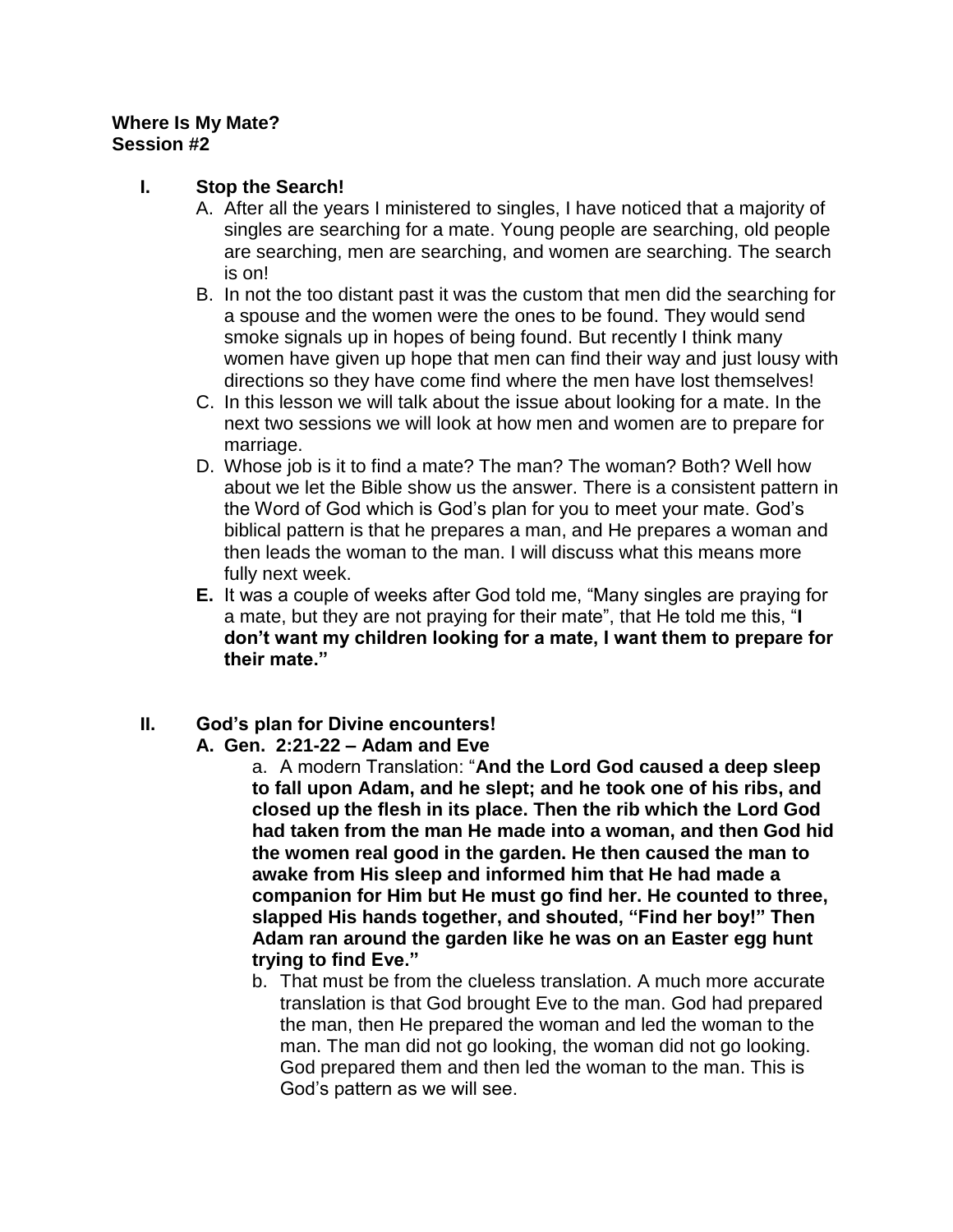- **B. Gen. 24:1-4 – Isaac and Rebecca**
	- **a. Gen 24:1 And Abraham was old,** *and* **well stricken in age: and the LORD had blessed Abraham in all things.**

**Gen 24:2 And Abraham said unto his eldest servant of his house, that ruled over all that he had, Put, I pray thee, thy hand under my thigh:** 

**Gen 24:3 And I will make thee swear by the LORD, the God of heaven, and the God of the earth, that thou shalt not take a wife unto my son of the daughters of the Canaanites, among whom I dwell:** 

**Gen 24:4 But thou shalt go unto my country, and to my kindred, and take a wife unto my son Isaac.** 

- 1. Notice that Isaac did not come to Abraham about the issue of wanting a wife. Abraham, Isaacs loving father, saw the need for a wife for his son and moved to provide him one.
- 2. Notice that Abraham did not send out Isaac to find the right wife. No, Abraham knew that Isaac would blow it for sure. Just look how Esau did picking his own wives!
- 3. Abraham sent out his servant to find the bride.
- 4. Abraham represents God the Father and the servant of the father is a type of the Holy Spirit. God your Father will send the Holy Spirit out as the head of the search committee for your spouse!
- 5. The servant prepared Rebecca and led her back to where Isaac was.
- **b. Gen 24:62 And Isaac came from the way of the well Lahairoi; for he dwelt in the south country.**

**Gen 24:63 And Isaac went out to meditate in the field at the eventide: and he lifted up his eyes, and saw, and, behold, the camels** *were* **coming.** 

**Gen 24:64 And Rebekah lifted up her eyes, and when she saw Isaac, she lighted off the camel.** 

**Gen 24:65 For she** *had* **said unto the servant, What man** *is* **this that walketh in the field to meet us? And the servant** *had* **said, It** *is* **my master: therefore she took a vail, and covered herself. Gen 24:66 And the servant told Isaac all things that he had done.** 

- 1. Isaac was not out looking for his wife. He went out to meditate and focus on his relationship with God. Rebecca was not looking for her husband. She was concentrating of following the Father's servant.
- 2. God prepared Isaac by his relationship with Him, and God prepared Rebecca by her following the servant and brought them together in a divine encounter!
- **C. Ruth and Boaz**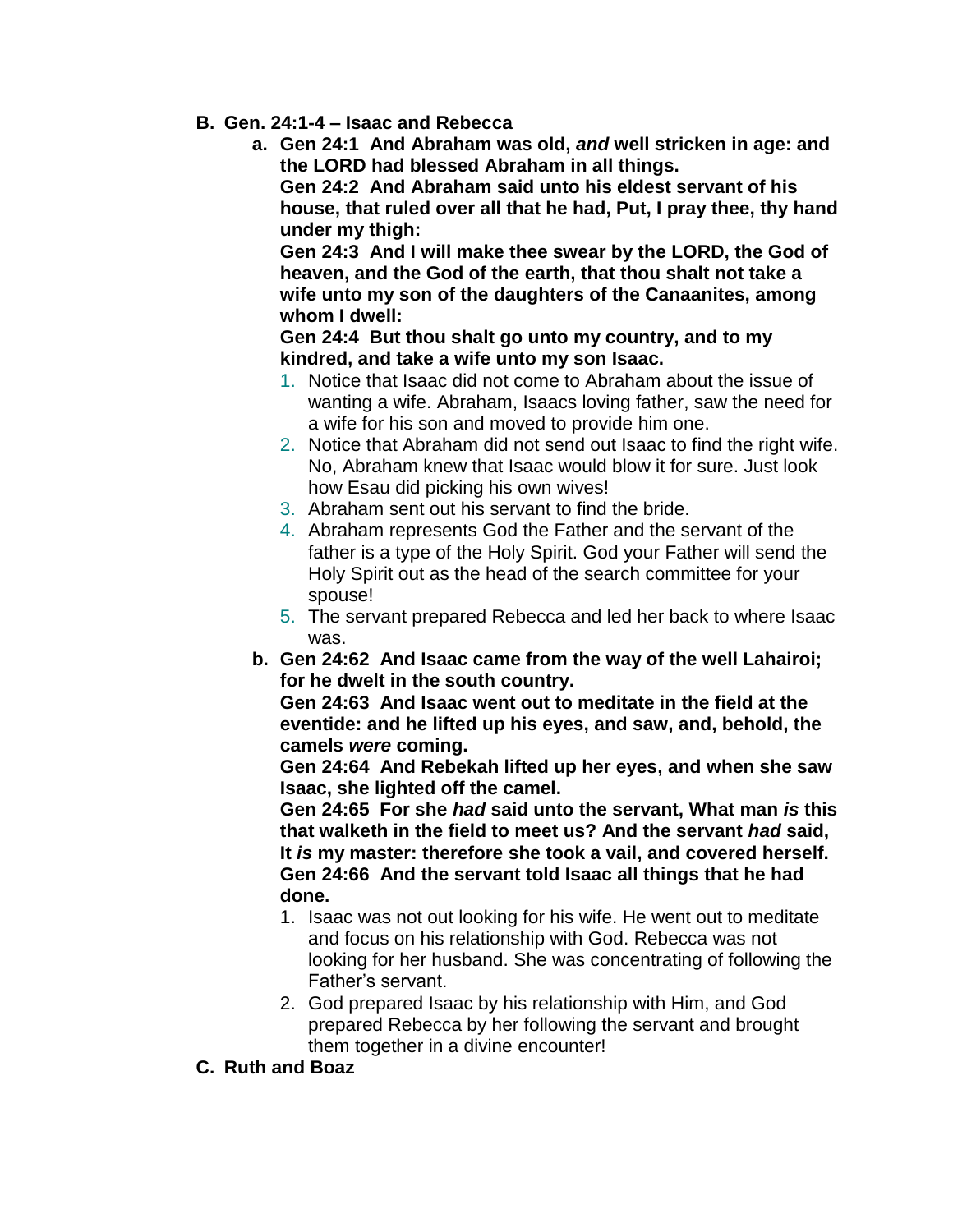**1. Rth 1:16 And Ruth said, Intreat me not to leave thee,** *or* **to return from following after thee: for whither thou goest, I will go; and where thou lodgest, I will lodge: thy people** *shall be* **my people, and thy God my God:** 

**Rth 1:17 Where thou diest, will I die, and there will I be buried: the LORD do so to me, and more also,** *if ought* **but death part thee and me.** 

**Rth 1:18 When she saw that she was stedfastly minded to go with her, then she left speaking unto her.** 

- a. Ruth decided to follow Ruth and make God her God no matter where that led. She was following after godliness.
- **2. Rth 2:2 And Ruth the Moabitess said unto Naomi, Let me now go to the field, and glean ears of corn after** *him* **in whose sight I shall find grace. And she said unto her, Go, my daughter. Rth 2:3 And she went, and came, and gleaned in the field after the reapers: and her hap was to light on a part of the field**  *belonging* **unto Boaz, who** *was* **of the kindred of Elimelech. Rth 2:4 And, behold, Boaz came from Bethlehem, and said unto**

**the reapers, The LORD** *be* **with you. And they answered him, The LORD bless thee.** 

**Rth 2:5 Then said Boaz unto his servant that was set over the reapers, Whose damsel** *is* **this?** 

- a. Ruth was led to the field of Boaz as she served Naomi. Boaz was prepared by God and Ruth had been prepared by God and was led to Boaz.
- **3. Esther 2:16- Esther and the King**
	- **a. (Est 2:2) Then said the king's servants that ministered unto him, Let there be fair young virgins sought for the king:**
	- **b. Est 2:12 Now when every maid's turn was come to go in to king Ahasuerus, after that she had been twelve months, according to the manner of the women, (for so were the days of their purifications accomplished,** *to wit,* **six months with oil of myrrh, and six months with sweet odours, and with** *other* **things for the purifying of the women;) Est 2:14 In the evening she went, and on the morrow she returned into the second house of the women, to the custody of Shaashgaz, the king's chamberlain, which kept the concubines: she came in unto the king no more, except the king delighted in her, and that she were called by name. Est 2:15 Now when the turn of Esther, the daughter of Abihail the uncle of Mordecai, who had taken her for his daughter, was come to go in unto the king, she required nothing but what Hegai the king's chamberlain, the keeper of the women, appointed. And Esther obtained favour in the sight of all them that looked upon her.**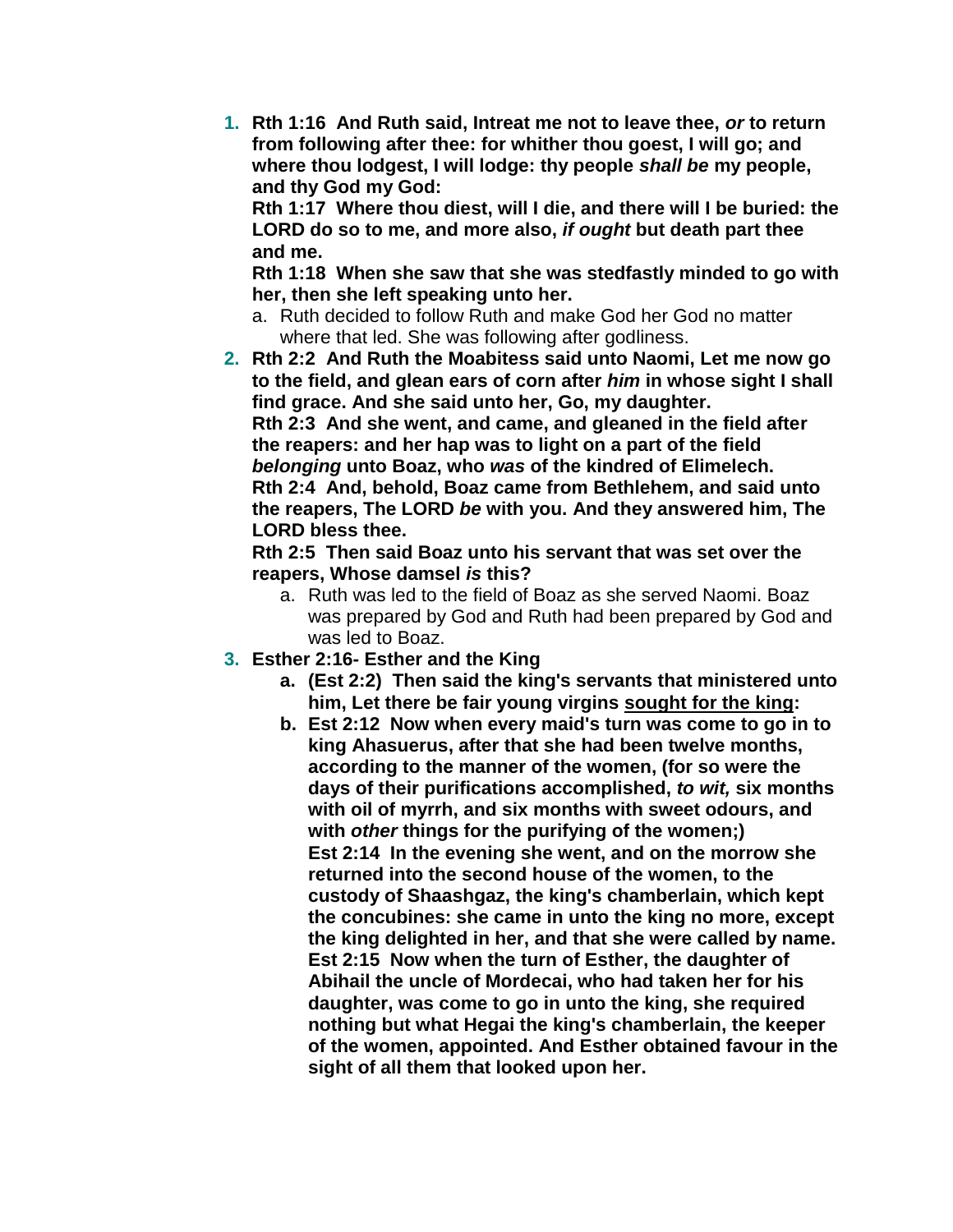**Est 2:16 So Esther was taken unto king Ahasuerus into his house royal in the tenth month, which** *is* **the month Tebeth, in the seventh year of his reign.** 

- c. Esther was prepared and then led to meet the king. God wants you ladies to be escorted to royalty. Kings treat their ladies like queens.
- **4. Eph. 5:27- Christ and His Bride**
	- a. The Bride of Christ is being sought out by the Holy Spirit and is being prepared to be presented to Christ.
- **5. The modern marriage ceremony**
	- a. The ceremony of marriage is not where they hide the bride and the man must hunt her down. No, she is escorted to the man.
	- b. The woman does not have to hunt down the man. She is escorted by her father.
- 6. The fact that the woman is led to the man does not mean that they woman is the initiator in the relationship! In all of these examples God prepared the man and prepared the woman and led the woman to the man. The women did not initiative looking for the men!
- 7. These examples do not mean that women will always be led geographically to their husbands. These stories reveal a spiritual principle that we will look at more in depth when we look at how God prepares men and women differently for marriage.
- **8. Prov. 8:22-** *Whoso* **findeth a wife findeth a good** *thing,* **and obtaineth favour of the LORD.**
	- a. Many have hung their wife search on this verse.
	- b. The word finds here has different meanings in Hebrew just like English- i.e. you can find by searching like keys, or you can find by pleasant discovery like finding \$100.00 bill on the side of the road.
	- c. This Hebrew word is used both ways in the Old Testament.
	- **d.** Heb. Matsa- to *come* forth to, that is, *appear* or *exist*; to *attain*, that is, *find* or *acquire*; figuratively to *occur*, *meet* or *be present:*
	- **e. 1 Kings. 13:24- And when he was gone, a lion met- Heb. matsa- him by the way, and slew him: and his carcase was cast in the way, and the ass stood by it, the lion also stood by the carcase.**
- **9. Seek not a wife!**
	- **a. 1 Cor. 7:27- Art thou bound unto a wife? seek not to be loosed. Art thou loosed from a wife? seek not a wife.**

# **III. Hollywood's formula for relationships**

- 1. Find the right person
- 2. Fall in love
- 3. Put all your hopes and dreams on them to fulfill you
- 4. When that fails start over with #1